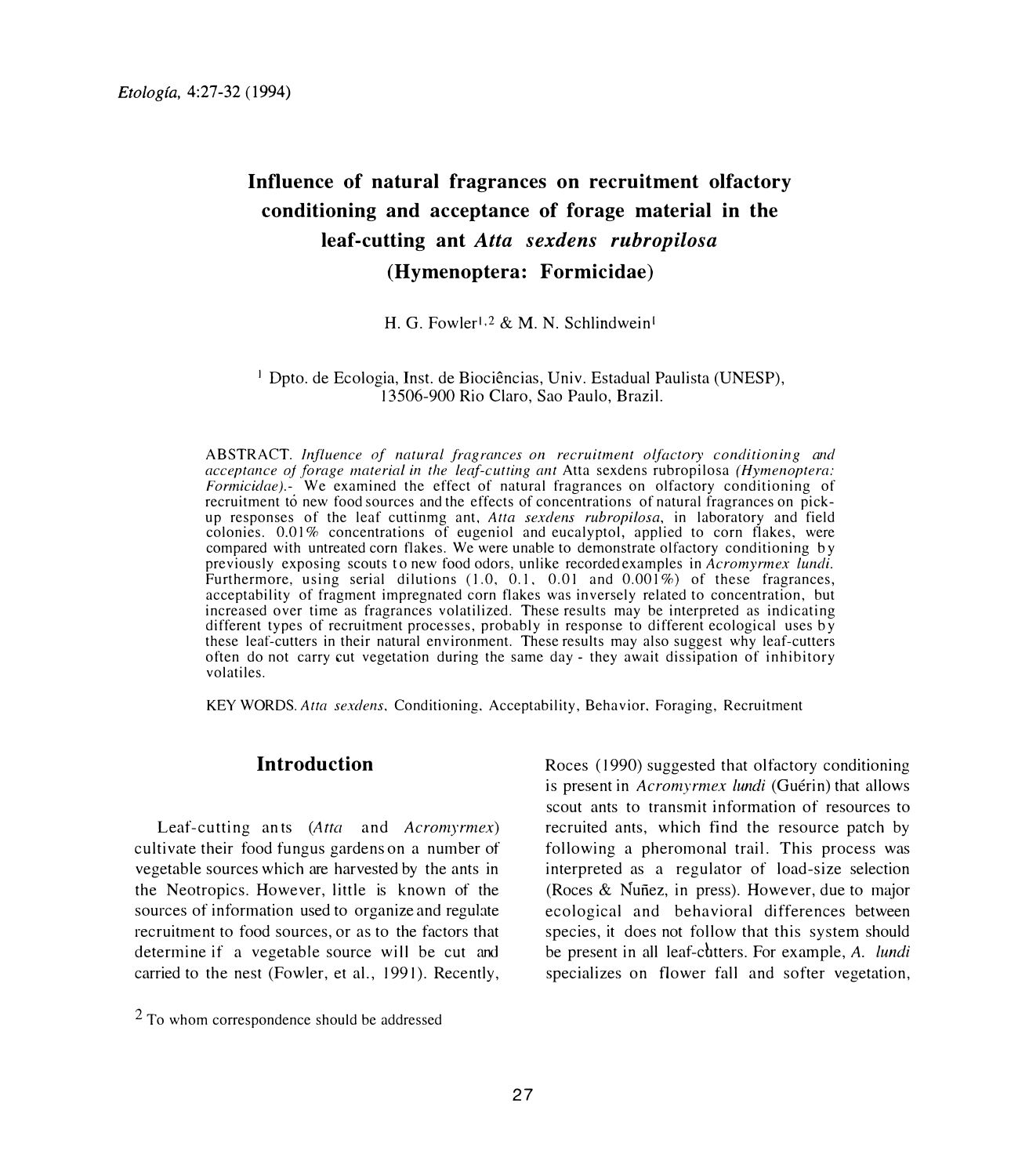while other species, such as *A. sexdens* (L.) actively cut vegetation (Fowler & Stiles, 1980). The mass recruitment system of *A. lundi* is more restricted. Also, *A. sexdens* specializes on longer-lived resources than does *A. lundi* (Fowler, et al., 1991). In this paper, we examine the presence of olfactory conditioning to natural f r agrances on recruitment in *A. sexdens rubropilosa* (Fore!) under laboratory and field conditions. We further examine the effects of fragrance concentration on acceptability, and examine how the dissipation of f r agrances over time affects acceptability.

# **Materials and Methods**

Four small, approximately 1 year-old, colonies of *A. sexdens rubropilosa*, were used for laboratory bioassays. and 4 approximately 3 year-old colonies were used for field bioassays. Laboratory colonies were housed in 2 J plastic containers in Teflon@ coated plastic rectangular trays, 40x30 cm. These trays were connected by plastic tubes to other trays of the same size which were used as foraging chambers. Bioassays consisted of drenching cornflakes with varying concentrations (w/w) of the commercial fragrances eugeniol and eucalyptol.

To test olfactory conditioning in the laboratory, we placed a  $0.01\%$  w/w concentration on foodcolored corn-flakes. For each bioassay, the foraging tray of the colony was cleared, and after 6 hrs we okaced one treated corn flake in the foraging tray. After disacovery and pick-up by the first ant, we used the 20 of same-corn flakes as a test and used different food-colored non-treated flakes as controls, and recorded pick-up response. Pick-up bioassays were terminated when the first 20 flakes were removed. Control bioassays were run by first presenting an untreated flake, and when this was taken to the nest by the first worker, we repeated the experiment as before. We used the probability

distribution of binomial choices (z statistic) to test deviations from random pick-up by comparing the cumulative frequency of treatment flakes with control flakes (Sokal & Rohlf, 1981) and the nonparametric Wald-Wolfowitz runs test (Siegel. 1956) to examine sequences of of treatment and control flake removal.

In the field, bioassays were run by placing a treated com-flake in an area of ground-cutting activity (Fowler & Robinson, 1979 *).* After this was carried to the physical foraging trail and deposited, we repeated experiments as in the laboratory by placing 20 of each control and treatment flakes in a row in the same area, with sequences determined from a table of random numbers. We used the same statistical tests as before.

As preliminary studies had indicated that concentrated fragrances were apparently repellent, we used serial dilutions  $(w/w)$ , 1.0, 0.1, 0.01, and  $0.001\%$ , of eugeniol and eucalyptol on colored corn flakes as before. Using four laboratory colonies, we ran ten bioassys per colony. but retained corn-flakes for varying time periods after the application of fragrances. Corn-flakes were held at ambient temperature in a separate room after and between bioassays. Data were analyzed by examining the pick-up ratio, or the number of treated per control flakes carried to the nest during the bioassay. Means were compared with analysis of variance. after ratios were transformed to the natural logarithm (Sokal & Rohlf, 1981).

# **Results and Discussion**

Using our experimental procedure, we were unable to document any evidence of olfactory conditioning to natural fragrances in either laboratory or field colonies of *A. sexdens* rubropilosa (fig. 1). All observed pick-up responses did not vary from random expectations, nor did the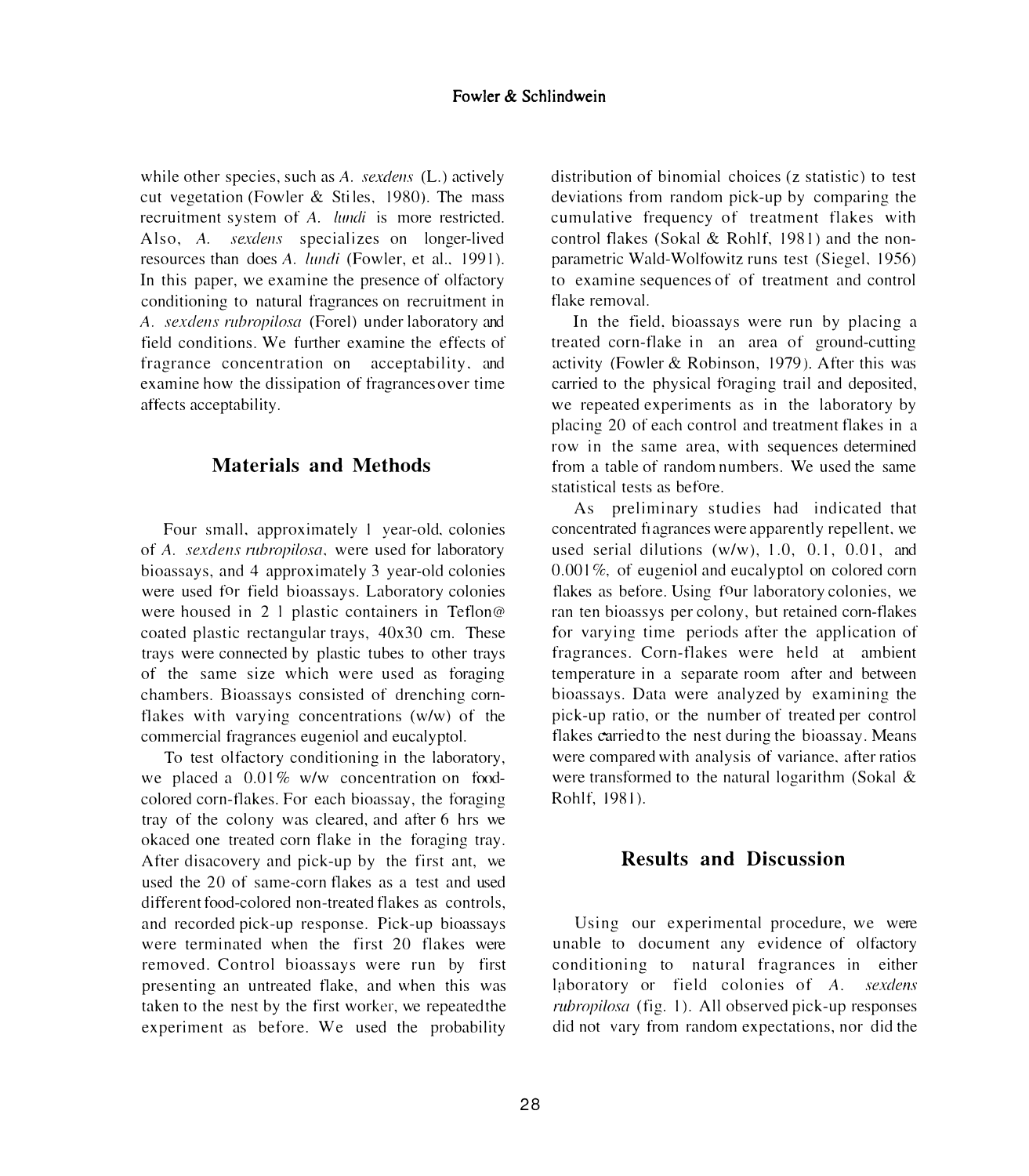

FIGURE 1. Pick-up response of 4 laboratory and 4 field colonies of A. sexdens rubropilosa to fragrance impregnated corn-flakes compared with corn flakes. Circles represent the cumulative free quency of the positive removal of the first 10 particles of 20 offered per nest in conditioning and control bioassays. Control assays provided non-treated cornflakes first, which were compared with 0.01% eucalyptol impregnated flakes. Critical two-tailed values are 0.3 and 0.7. All values are non-significant.

[El comportamiento de recoger cereales impregnados con fragancias en 4 colonias de laboratorio y 4 colonias en el campo de A. sexdens rubropilosa. Los circulos representan la frecuencia de cereales de las primeras 10 de 20 ofrecidos por nido en bioensavos de control y condicionamiento. En los ensayos de control, los cereales ofrecidos primeramente no fueron impregnados con fragancias. y después fueron comparados con cereales impregnados con  $0.01\%$  eucaliptol. Los valores críticos son 0.3 y 0.7. Todos los valores no son significativos.]

sequence of pick-ups  $(p>0.05$  for all combinations). These results are in direct contrast to the data of Roces (1990) for A. lundi. However, Roces (1990) used a different experimental design, by presenting food reward only during the conditioning, but not learning sequence, while we offer food throughout our tests. Additonally, we tested treatment or control flakes with their converse, while Roces (1990) used two types of treatment flakes. However, these differences are real under natural conditions. A. lundi is a specialist on flowers and ephemeral resources. and those fragments cut are carried by those ants which cut them to the nest. In contrast, A. sexdens *rubropilosa* cuts long-lasting concentrated resources. and those workers which cut fragments do not carry them to the nest, but rather cut fragments are taken to the nest by another sub-set of foragers (Fowler  $\&$ Stiles. 1980). For conditioning to occur in A. sexdens rubropilosa, both the cutting foragers and the pick-up foragers would have to be conditioned simultaneously. Also, given the mass effects of the pheromonal recruitment system (Jaffe & Howse, 1988), combined with a strongly developed physical foraging trail system (Fowler  $&$  Stiles, 1980), the selective advantage of olfactory conditioning in A. sexdens rubropilosa would be minimal.

We also found that the concentration of natural fragrances influenced pick-up response (fig. 2). For both fragrances tested, immediate pick-up response was inversely proportional to concentration, but increased over time ( $F=23.68$ ,  $p<0.05$ ). The lowered pick-up response with increasing concentrations of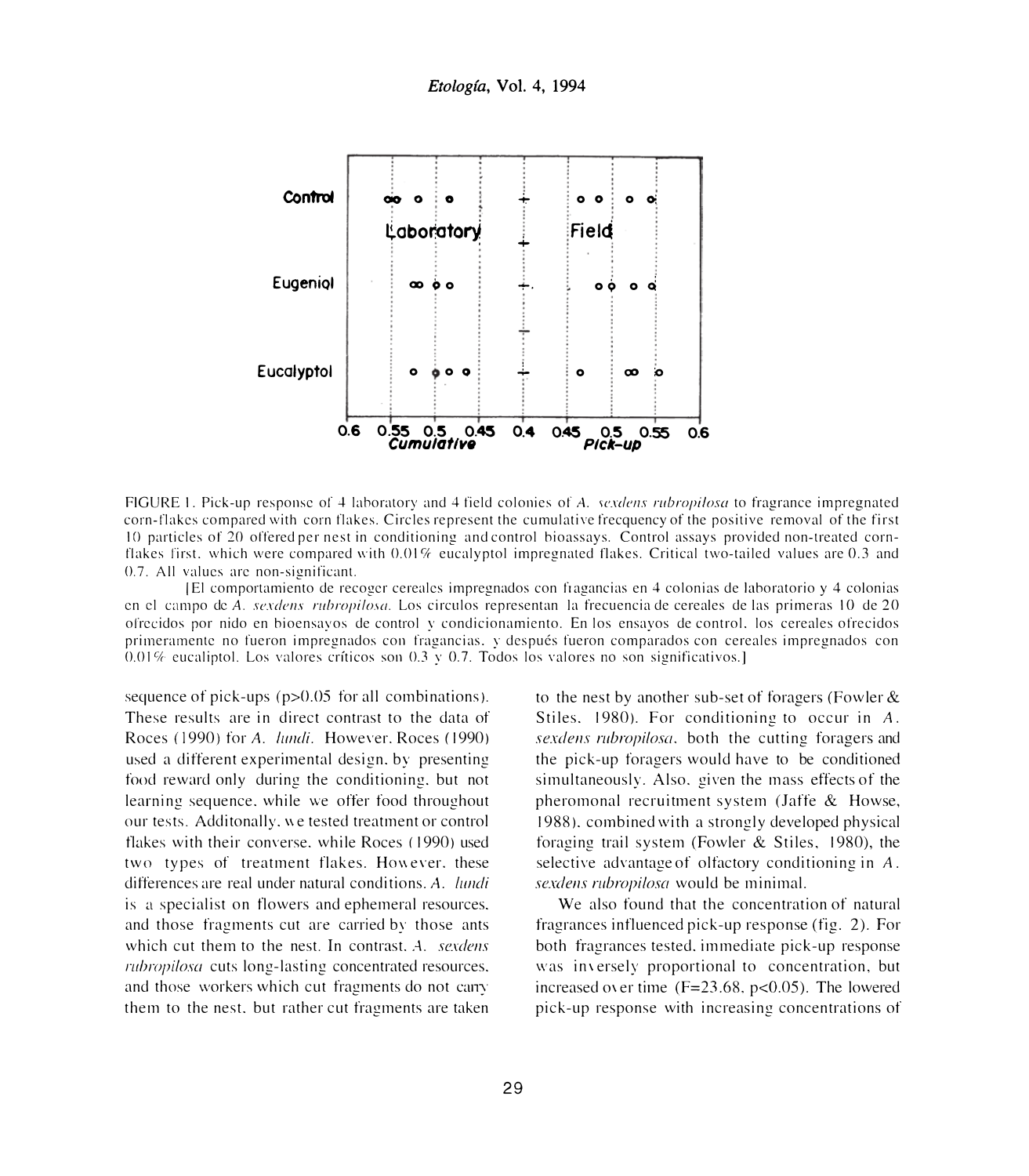#### **Fowler & Schlindwein**



FIGURE 2. Mean pick-up response of laboratory colonies of Atta sexdens rubropilosa (number of treated flakes taken/number of untreated flakes taken) of corn-flakes with various concentrations (%) of eugeniol or eucalyptol. compared with untreated flakes over time.

[La respuesta media de recoger cereales por colonias de *Atta sexdens rubropilosa* en el laboratorio (número de cereales tratados recogidos/número de cereales no tratados recogidos) con varias concentraciones (%) de eugeniol o eucaliptol, comparados con cereales no tratados con el decorrer del tiempo.]

natural fragrances in otherwise acceptable forage substrate found in our bioassys is intriguing. A. *sexdens* is known to cut both native species of *Eugenia* (Myrtaceae), the source of eugeniol, and exotic, cultivated species of *Eucalyptus*, the source of eucalyptol, in Brazil (Fowler, et al., 1991). Eucolyptus extracts are also known to have repellent properties for other ant species (Jahn, 1991).

Based upon previous studies (Fowler & Robinson, 1979) and newer studies (Schlindwein, 1991 ), a marked characteristic of *A. sexdens* is to forage on previously cut Eucalyptus leaves, which are left in the field until either dry or wilted. These leaves and leaf fragments are then carried into the nest. Our results suggest that the pick-up behavior found in both field and laboratory colonies for substrates after a time period in which fragrances would volatilize may be characteristic of the foraging ecology of this species, and may explain

the recorded variability in the selection of forage substrate (Littledyke & Cherrett, 1978). Indeed, temporal dependence has not been examined in the chemical aspects of substrate selection by these ants (Cherrett, 1978). Such behavior had beforehand been interpreted as inefficient (Fowler & Robinson, 1979), but may indeed be selective. As A. sexdens cuts large quantities of leaves in trees which are then dropped to the ground and are subsequently found by other foragers, cut and transported to the foraging trail, where they are picked-up and transported to the nest by another worker subset, this behavior may permit the volatilization of inhibitory fragrances over time. Indeed, if such is the case, we predict that species using this foraging strategy, *A. sexdens, A.* soltensis (Fore!), A. *robusta* Borgmeier and A. laevigata (Fr. Smith), may indeed be preparing acceptable forage substrate for later collection. Thus, simple, yet plausible, hypotheses are easily tested in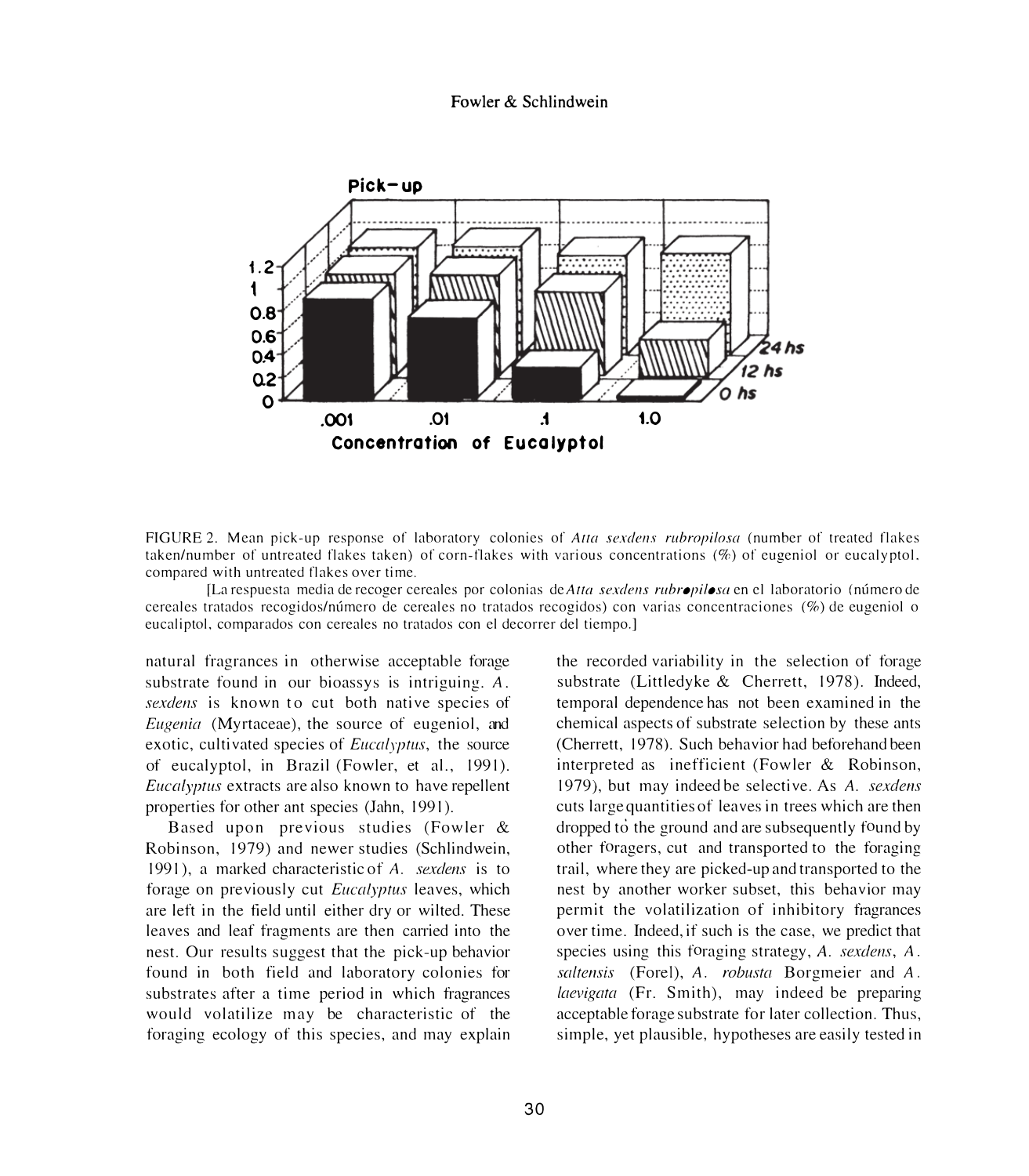the field. Perhaps for cut-and-drop foragers, as described above, their behavior is in response to repellent concentrations of natural fragrances more so than an energetic return for production-line division of labor (Fowler & Robinson, 1979; Hubbell et al., 1980).

### **Acknowledgments**

Portions of this study were financed by the Conselho Nacional de Pesquisas e Tecnol6gia (CNPq) of Brazil (grants no. 300171/88-9 and 500164/91-9) and a research fellowship to M.N.S. from the Coordenoria de Aperfeiçoamento de Pesquisas e Estudos Superiores (CAPES). Maria Thereza Fink provided constant support and encouragement. We especially thank OdairC. Bueno for access to laboratory colonies. Sofia Campiolo, Marcos Pesquero. Jacques Delabie. Luiz C. Forti, and two anonymous reviewers provided comments which greatly improved the manuscript. Nozor Pinto kindly inked the figures.

#### **Resumen**

*lnfluencia de fragancias naturales sobre el co11dicio11amie11to o(fotorio de reclutamiento* r *oceptabilidacl de mc1teriol \'egetol en lo hormiga cmtadora* Atta sexdens rubropilosa *(H\_rn1e11optcm: Formicidae ).* 

Se estudiaron los efectos de fragancias naturales sobre el condicionamento olfatorio del reclutamiento a recursos alimenticios nuevos y los efectos de concentraciones de fragancias naturales sobre la respuesta de recoger recursos alimentares en la hormiga cortadora. *Atta sexclens rubmpiloso.* en colonias en el laboratorio y en el campo.

Concentraciones de 0.01% de eugeniol y eucaliptol fueron adicionadas a cereal de maíz y fueron comparadas con cereales normales como controles. No se encontró evidencia de acondicionamento olfatorio en el reclutamento después de exponer hormigas exploradoras a olores alirnentarios nuevos. La aceptabilidad de cereales de maíz impregados con concentraciones seriales de 1.0, 0.1, 0.01 y  $0.001\%$ de eugeniol y eucaliptol fue inversamente proporcional a la concentración, pero aumentó con el tiempo debido a la volatilizaci6n de las fragancias. Los resultados pueden indicar tipos divergentes de procesos de reclutamiento en hormigas cortadoras, probablernente como respuesta a sus usos ecol6gicos en su am biente natural. Estos resultados también sugieren porqué las hormigas cortadoras frecuentemente no llevan la vegetación cortada en el mismo día - esperan la evaporación de volatiles inhibidores.

## **References**

- Cherrett. J.M.. 1978. Chemical aspects of plant attack ty leaf-cutting ants. *J. Anim. Ecol.,*  37:387-403.
- Fowler. H.G.. & Robinson, S.W., 1979. Foraging by *Atta sexdens* (Formicidae: Attini): seasonal patterns, caste and efficiency. *Ecol. Entomol.*, 4:239-247.
- Fowler. H.G .. & Stiles, E.W., 1980. Conservative foraging by leaf-cutting ants? The role of foraging territories and trails, and environmental patchiness. *Sociobiology,* 5:25-41.
- Fowler, H.G., Forti, L.C., Brandao, C.R.F., Delabie. J.H.C.. & Vasconcelos, H.L., 1991. Ecologia nutricional de formigas. In: *Ecologia nlltricionol de insctos:* 131-223 (A.R. Panizzi & J.R.P. Parra, Eds.). Sao Paulo: Editora Manole.
- Hubbell. S.P., Johnson, L.K., Stanislav, E., Wilson, B., & Fowler, H., 1980. Foraging by